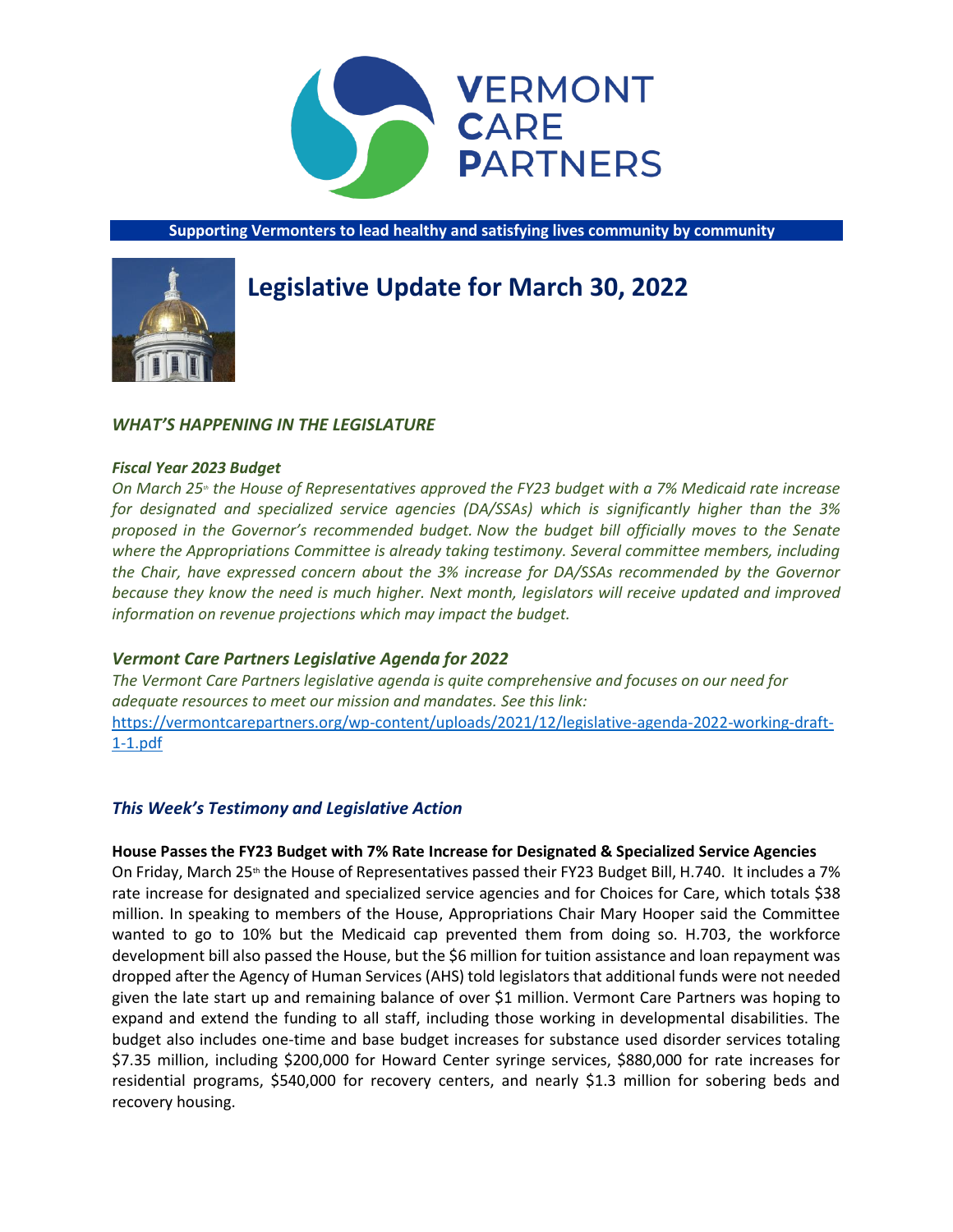#### Here is the big picture of the House budget by the Joint Fiscal Office:

FISCAL YEAR 2023 BUDGET - HOUSE APPROPRIATIONS COMMITTEE As Vermont emerges from the pandemic there continue to be challenges that are addressed in this budget. This budget fills all the statutorily required reserves and sets aside \$7.2M as future match for the federal Infrastructure Investment and Jobs Act (IIJA). The GF totals \$2.01B, and all funds total \$8.14B compared to FY 2022 as adjusted. The GF is down 2.2% and all funds are up all 5.6%. This total includes \$120M one-time GF appropriations, and \$428M ARPA appropriations in FY23, but excludes \$200M FY 2022 one-time transfers related to pensions.

#### Here is the budget bill language related to the Department of Mental Health

Sec. E.314 DEPARTMENT OF MENTAL HEALTH; MOBILE CRISIS OUTREACH SERVICES

(a) The Department of Mental Health shall build an urgent care model for mental health by expanding mobile outreach services based on the Department's analysis of statewide mobile crisis services and gaps pursuant to its State Planning Grant from the Centers for Medicare and Medicaid Services. The urgent care model shall address geographic gaps and the regions of the State in which the lack of mobile outreach is most directly driving unnecessary emergency department visits or unnecessary law enforcement responses.

(b) The new mobile outreach services shall:

(1) be based on evidence-based and trauma-informed practices, including using peer support staff;

(2) be developed in conjunction with the continuum of urgent care response related to the new 9- 8-8 suicide prevention line; and

(3) comply with federal requirements as needed to qualify for three years of federal financial participation at an enhanced 85 percent federal match rate.

(c) The Department shall develop a sustainability plan to ensure that the services will continue to be available after expiration of the enhanced federal match rate.

Sec. E.314.1 DEPARTMENT OF MENTAL HEALTH; EMERGENCY DEPARTMENTS; PATIENT EXPERIENCE OF CARE;

REPORT (a) On or before January 15, 2023, the Department of Mental Health shall report to the House Committee on Health Care and the Senate Committee on Health and Welfare regarding the progress of the health care system in improving the patient experience of care for individuals encountering lengthy emergency department waits for admission for inpatient psychiatric treatment. The report shall include an assessment of the services offered to these patients in emergency departments and the extent to which stakeholder input is included in decisions about services and patient care.

#### **Senate Health and Welfare Hears Testimony on Medicaid Rates for Community-based Providers**

Molly Dugan of Cathedral Square, which provides housing, support services and home modifications, said they have 1,000 people waiting for apartments and assisted living. They fully support a path to set reasonable rates that reflect the true cost of care. Their analysis of funding for assisted living is that it's funded by Medicaid at 50% of costs. They also appreciate the potential for predictability in rates.

Jill Olson of VNAs of Vermont said the payment for long-term services through Medicaid for Choices for Care is for people who are nursing home eligible and within certain income limits. The program has not kept up with costs. They need reasonable predictable rates.

Angela Smith Dieng, Director of Adult Services for DAIL, said that payment rates do not necessarily address quality and access or how these services fit into the All-Payer Model. She noted the diverse array of services and providers participating in Choices for Care. DAIL would like to request additional time to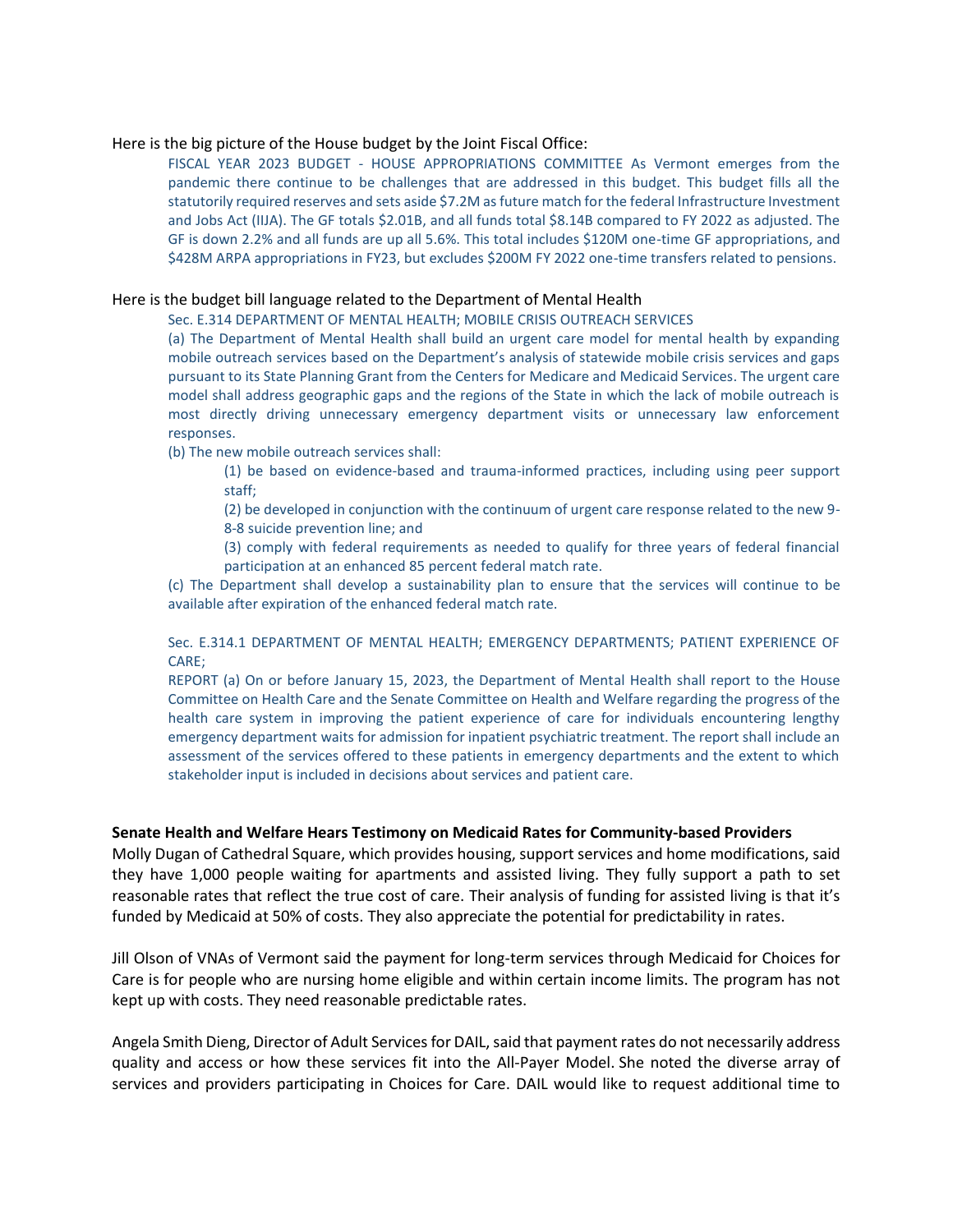achieve the financial review, and possibly, the ability to do it in stages. She said it cannot be done in one year.

Wendy Trafton, Deputy Director of Health Reform for AHS, testified on the Home and Community Based Services (HCBS) spending plan for the 10% FMAP bump. The spending plan has an emphasis on one-time investments in HCBS, such as improving care coordination and increasing value-based payment methodology of services. AHS received many comments related to the need for increased wages, and in response they requested funding to conduct rate studies. This funding was approved by the state and federal governments.

Alicia Cooper, Director of Managed Care Operations, Department of Vermont Health Access (DVHA) and Pat Jones, Deputy Director of Health Reform for DVHA said they have staff dedicated to rate setting and payment reform who work with other departments to set rates. Each project requires extensive time and resources. Provider input is critical, and the process takes significant time. Given the large number of programs covered in H.153, it isn't going to be possible to complete the processes in one year or less. They will need additional DVHA staff and contractor resources. An updated fiscal note is in order.

Julie Tessler testified on behalf of Vermont Care Partners. See her testimony at this link: [https://legislature.vermont.gov/Documents/2022/WorkGroups/Senate%20Health%20and%20Welfare/](https://legislature.vermont.gov/Documents/2022/WorkGroups/Senate%20Health%20and%20Welfare/Bills/H.153/Witness%20Documents/H.153~Julie%20Tessler~Vermont%20Care%20Partners-%20VT%20Council%20Written%20Testimony~3-23-2022.pdf) [Bills/H.153/Witness%20Documents/H.153~Julie%20Tessler~Vermont%20Care%20Partners-](https://legislature.vermont.gov/Documents/2022/WorkGroups/Senate%20Health%20and%20Welfare/Bills/H.153/Witness%20Documents/H.153~Julie%20Tessler~Vermont%20Care%20Partners-%20VT%20Council%20Written%20Testimony~3-23-2022.pdf) [%20VT%20Council%20Written%20Testimony~3-23-2022.pdf](https://legislature.vermont.gov/Documents/2022/WorkGroups/Senate%20Health%20and%20Welfare/Bills/H.153/Witness%20Documents/H.153~Julie%20Tessler~Vermont%20Care%20Partners-%20VT%20Council%20Written%20Testimony~3-23-2022.pdf)

She said this is a critical time to for AHS to set rates based on the cost of providing care and H.153 will lay a foundation for this work. She spoke about the rising demand and acuity of the people served by DA/SSAs and the impact of the workforce crisis, leaving hundreds of Vermonters unable to access needed services and supports. She noted that without an annual comprehensive analytical process to determine the true cost of services and set rates, the budgeting process will never have the appropriate foundation to set priorities. This year private mental health providers received more than a 17% Medicaid rate increase, the Brattleboro Retreat also received rate increases to maintain its critical inpatient infrastructure, but DA/SSAs were recommended only for the remainder of available Medicaid funds after these decisions were made. This has led to cracks in the community-based system of care, which is not the way we should be determining how limited resources are utilized. She said underfunding mental health won't just be detrimental to the people whose mental health needs are unmet and growing in acuity, but it also impacts the whole health care system. Unmet mental health needs increase physical health care needs and costs. H.153 will ensure timely and appropriate rate setting and enable budget decision making based on comprehensive data to more effectively support the health and wellbeing of Vermonters.

**Senate Committee on Health and Welfare Hears Testimony on Developmental Disabilities Bill H.720**

Kirsten Murphy of the Vermont Developmental Disabilities Council (VDDC) reviewed three areas of the bill for clarification. First, the original intent of the rule-making process for sections of the System of Care Plan (SOCP) was to add oversight, but it proved to be very cumbersome. VDDC is in support of this part of the bill. Second, a minor change in wording in the supported housing section, to "quantify and describe the service-supported housing needs of Vermonters receiving Home and Community Based Services through the Developmental Disabilities Services Division". Third, regarding system oversight around payment reform, which will require Department of Aging and Independent Living (DAIL) to obtain legislative approval. VDDC is not in support of this section because it might "sink" important pieces of payment reform.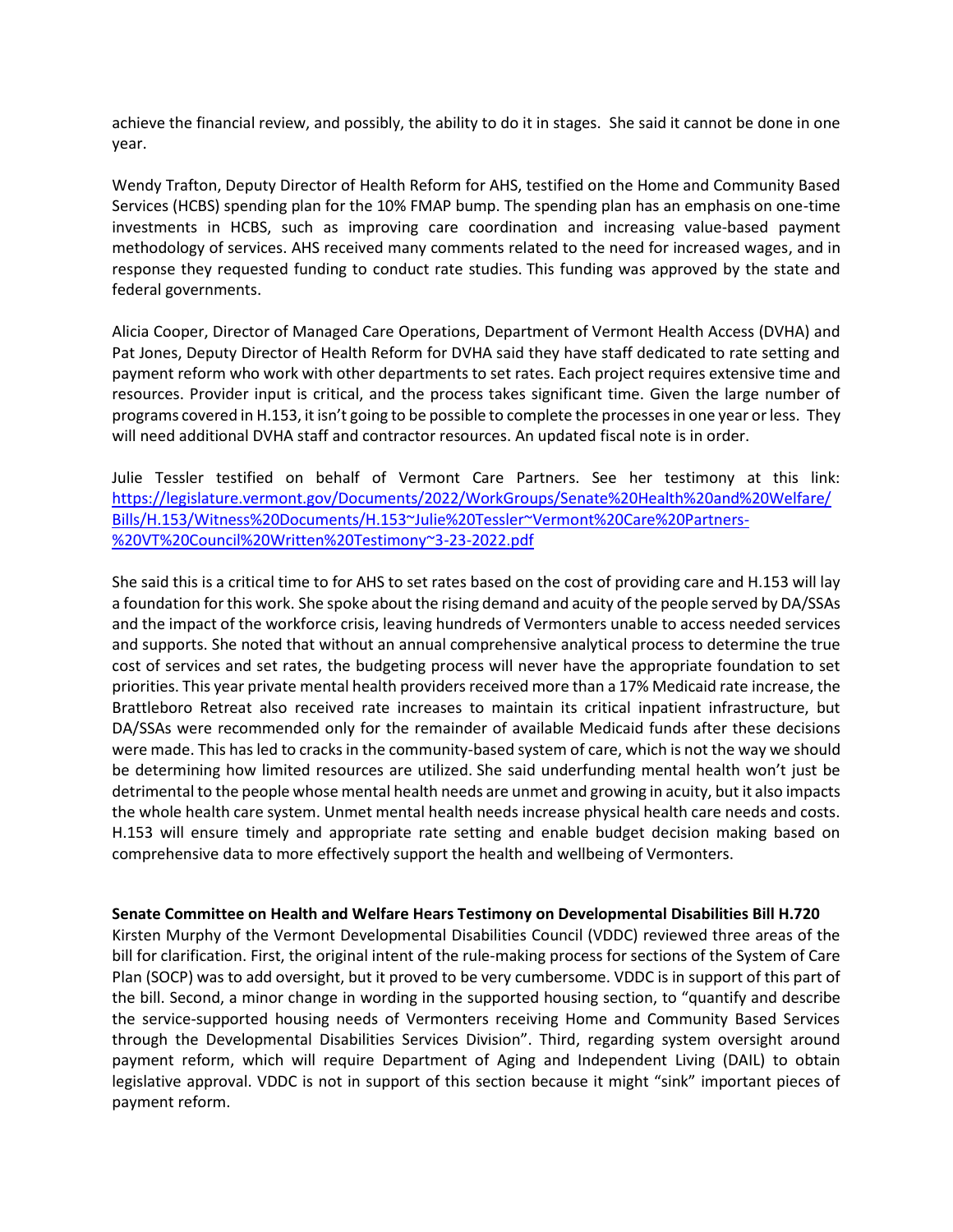Ellen McKay Jewett, parent of a developmentally disabled adult testified to feeling stranded by the system due to lack of residential options, intensive caregiving during the past two years of the pandemic, and lack of staffing. She described the limitations presented by an inherently unstable and transient system, and the scarcity of deaf services, which resulted in inappropriate or risky living situations. She asked for an improved system that accounts for when family caregivers age and die. On behalf of the family-led Developmental Disabilities Housing Initiative (DDHI), she requested support for the two overarching goals safety and stability of place.

Andrea Murray and Elise Haydon from Yellow House in Middlebury testified in support of the residential section of the bill. The new residential program position is of particular importance, perhaps beyond three years, and will require a visionary, forward-thinking candidate who is willing to harness the creativity and drive of families to streamline a circuitous and degrading system of care.

Monica White, Commissioner of DAIL, testified that while the department is in support of most of the bill, and work has begun on payment reform and system improvements, there are two significant areas of concern. First, the Department supports five additional quality reviewer positions in concept, however, it is unclear within the Governor's budget, out of the 10 additional DAIL positions, which would have to be reallocated to accommodate the new team of five. All position requests were based on health and safety needs, across various DAIL divisions serving other populations. Shayla Livingston, Policy Advisor for Department of Vermont Health Access (DVHA) addressed the second area of concern around the legislative approval requirement for payment reform and Conflict-of-Interest-free case management (COI). While the Department agrees to report-outs and check-ins to the legislature, they respectfully request that the "seek approval" language be removed from both the payment reform and Conflict of Interest sections. These two areas will undergo a public feedback process, and AHS oversees all payment reform efforts under their purview, as does the Center of Medicaid and Medicare Services (CMS).

Committee member Ruth Hardy noted that housing organizations such as Champlain Housing Trust and Vermont Housing and Conservation Board are well-funded due to COVID-relief assistance, and DAIL could be coordinating with them. Shayla Livingston also commented that AHS is contemplating FMAP funds for the same purpose. Ms. Jewett shared that there is a family-led housing sub-group of DDHI who is researching community partnerships and would be happy to coordinate with DAIL. The committee has reached out to VHCB for other housing initiatives and could do the same in this case.

# **Prior Authorization for Buprenorphine in House Human Services**

House Human Services initially drafted legislation that would remove prior authorization from certain types and quantities of buprenorphine, but the potential Medicaid costs were higher than expected. Over two days, the committee took testimony from providers as well as DVHA Commissioner Andrea De La Breure.

- Dr. Chris Lukonis, MD, a provider at Gifford Addiction Medicine, acknowledged the overdose crisis. He shared that there is typically naloxone in buprenorphine. This combination makes the medicine less prone to misuse, but there are some people who can't tolerate the side effects and do better with "monobuprenorphine." Private insurers have more flexibility to authorize this than Medicaid. He noted most new patients have buprenorphine in their system already, indicating that they have taken a diverted prescription.
- Dr. Fred Lord, CEO and Medical Director at Connecticut Valley Addiction Recovery, has been prescribing for fifteen years. He said it feels like it takes an "act of Congress" to get a prior authorization for the monoproduct and supports the ability to prescribe up to 16mg without prior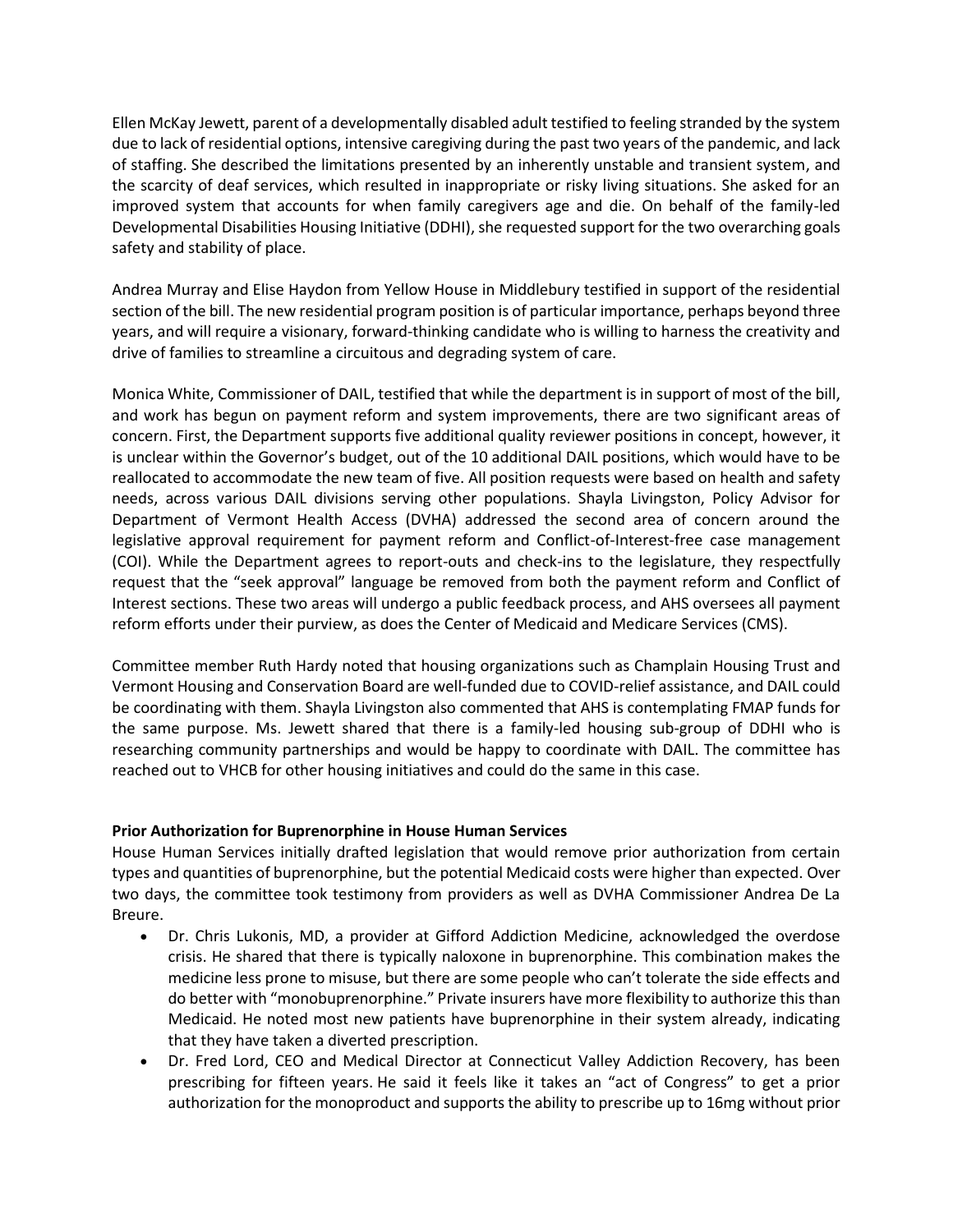authorization. Not being able to get the monoproduct unless the prescriber proves that they have tried addressing all side effects first can be a huge barrier. The barriers to opioid treatment are not wait times, but rather transportation, childcare, and insurance.

- Dr. Nils Kloster from Savita [testified](https://legislature.vermont.gov/Documents/2022/WorkGroups/House%20Human%20Services/Bills/H.728/Witness%20Documents/H.728~Nels%20Kloster~Physician%20Testimony~3-23-2022.pdf) that Naloxone is added to buprenorphine to prevent diversion. One quarter of people misuse/divert their medication, and some studies show that 85% of users report that they have used diverted medication to get high. He does not feel that prior authorization is an onerous process and does not support a change.
- Beach Conger, MD, from the Community Health Centers [testified](https://legislature.vermont.gov/Documents/2022/WorkGroups/House%20Human%20Services/Bills/H.728/Witness%20Documents/H.728~Beach%20Conger~Physician%20Testimony~3-23-2022.pdf) against the annual renewal of the prior authorization.
- Jacqueline Bray, DNP, FNP-C, Nurse Practitioner at Howard Center's Safe Recovery Program, [testified](https://legislature.vermont.gov/Documents/2022/WorkGroups/House%20Human%20Services/Bills/H.728/Witness%20Documents/H.728~Jacqueline%20Bray~Nurse%20Practitioner%20Testimony~3-23-2022.pdf) in favor of removing prior authorization for dosages over 16mg and for the buprenorphine monoproduct. She shared that for some people, any delay in accessing the right medication can exponentially increase their chances of not engaging in treatment, specifically people who access syringe services, as well as those who are released from corrections.

On March 24, Rep Whitman proposed a [revised amendment](https://legislature.vermont.gov/Documents/2022/WorkGroups/House%20Human%20Services/Bills/H.728/Drafts,%20Amendments%20and%20Legal%20Documents/H.728~Katie%20McLinn~%20Draft%204.1,%203-23-2022;%20Whitman%20Amendment~3-24-2022.pdf) that tasks DVHA with researching this topic and sharing that research with the Drug Utilization Review Board and the Clinical Utilization Review Board. Together, they would provide recommendations in the following areas to House Human Services next fall:

(1) the quantity limits and preferred medications for buprenorphine products;

(2) the feasibility and costs for adding mono-buprenorphine products as preferred medications and the current process for verifying adverse effects;

(3) how other states' Medicaid programs address prior authorization for medication-assisted treatment, including the 60-day deferral of prior 15 authorization implemented by Oregon's Medicaid program;

(4) the appropriateness and feasibility of removing annual renewal of prior authorization; (5) the appropriateness of creating parity between hub-and-spoke providers regarding medication-assisted treatment quality limits; and

(6) creating an automatic emergency 72-hour pharmacy override default

The bill also requires AHS to cover at least one medically necessary medication in each class of methadone, naloxone, and buprenorphine without prior authorization. After approving the amendment in committee, Rep Theresa Wood reported that the Joint Justice Oversight Committee will take a look at the medication needs of people transitioning out of corrections.

## **Overview of Blueprint at House Health Care Committee**

John Saroyan, the new Executive Director for the Vermont Blueprint for Health, as well as Deputies Julie Parker and Laura Weschling, provided an **overview** of the Blueprint for House Health Care. They were joined by AHS Director of Health Reform Ena Backus. The Blueprint is currently in 125 patient-centered medical homes, with 147 staff, reaching over 300,000 Vermonters. Primary care practices receive "per member per month" base payments as well as additional incentive payments for meeting performance standards. The role of community health teams includes screening and referral for mental health and other social determinants of health needs. Parker acknowledged the broader "whole health teams" in each community, represented by designated agencies, home health, food shelves, transportation providers, and others. She explained that practices have flexibility on how they hire community health team staff and gave the example from Franklin County of contracting with DAs.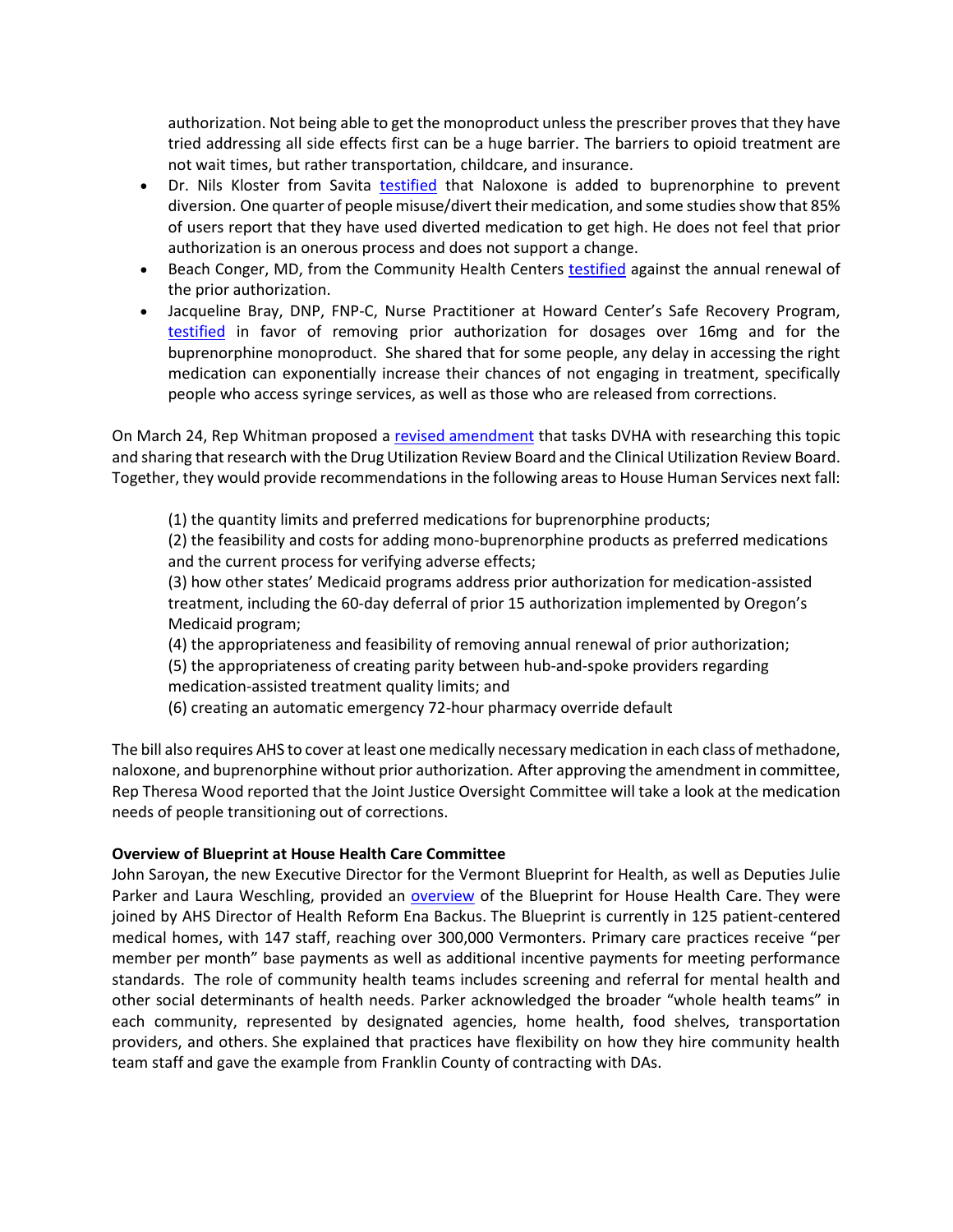Parker also provided information about Blueprint's role with the Spokes and their Women's Health Initiative, which has a goal of reducing the rate of unintended pregnancies from 45% to 35% in Vermont by providing screening, counseling, and access to contraception. She noted that payment for both Spoke services and the Women's Health Initiative are based on Medicaid attributed lives, but the treatment is "payer agnostic." Ena Backus shared that upcoming key priority areas include access to primary care and "strengthening activities that drive toward integration of mental health and substance use disorder care."

Rep Page asked about Blueprint interactions with mental health care. Parker explained that most practices have some embedded mental health clinician time funded through the Blueprint. Staff are always working to strengthen relationships with private practitioners and DAs. She explained that she is a member of the State's suicide prevention workgroup and shared that DMH provided mini grants to primary care offices for training and coordination on suicide safe practices and pathways to care.

Rep Donahue noted that insurers, the ACO and the Blueprint all do care management. "How do those interact? Are we overlapping or missing people because there are so many different entities doing care coordination?" Backus responded that to do care coordination it is important to have a base of a strong primary care network. Blueprint being an established program provided certainty among federal partners that Vermont was well-positioned to take on the All-Payer Model. At the heart of the ACO is a mechanism for Medicare to join with other payers. Without Medicare's participation, the incentives are weakened. The All-Payer Model is how funding from Medicare continues through to the Blueprint. Care coordination activities and risk stratification models that the ACO has utilized build on the existing foundation and resources of the Blueprint for Health.

## **House Committee on General, Housing and Military Affairs Moves H.96 through the Final Stages**

Representative Anne Donahue visited the committee to rescind and explain the reasoning of her proposed amendment to cut the budget for H.96. At first glance, she thought the bill was "over-resourced" and that three commissioners for three years was "more than is what is needed". On further reflection she decided to rescind the amendment, as she did not intend to put mutual interests at odds with spirit of the bill. The fiscal note was reviewed and revised to add flexibility on fundraising. The Committee voted 8-2-1 in favor of the bill, which then passed the House on March 24<sup>th</sup>.

# *Plan to Participate in these Advocacy Events*

## **Save the Date! Vermont Disability Awareness Day**

Join VCDR members and others from the disability community as we continue to present our legislative priorities and share our stories about important issues. 

Vermont Disability Awareness Day is being observed as a three-part series. The first day is complete. Save these dates and watch for announcements coming soon:   

- April 11 from 4:30 p.m. 6:30 p.m. Home and housing is a high-priority topic at this moment in Vermont history. We will be hosting a virtual event to hear from those who have lived experience with barriers to stable housing, and community organizations and experts that specialize in accessible and affordable housing. Further details and registration link coming soon.
- May 2022 – Time and keynote speaker TBA